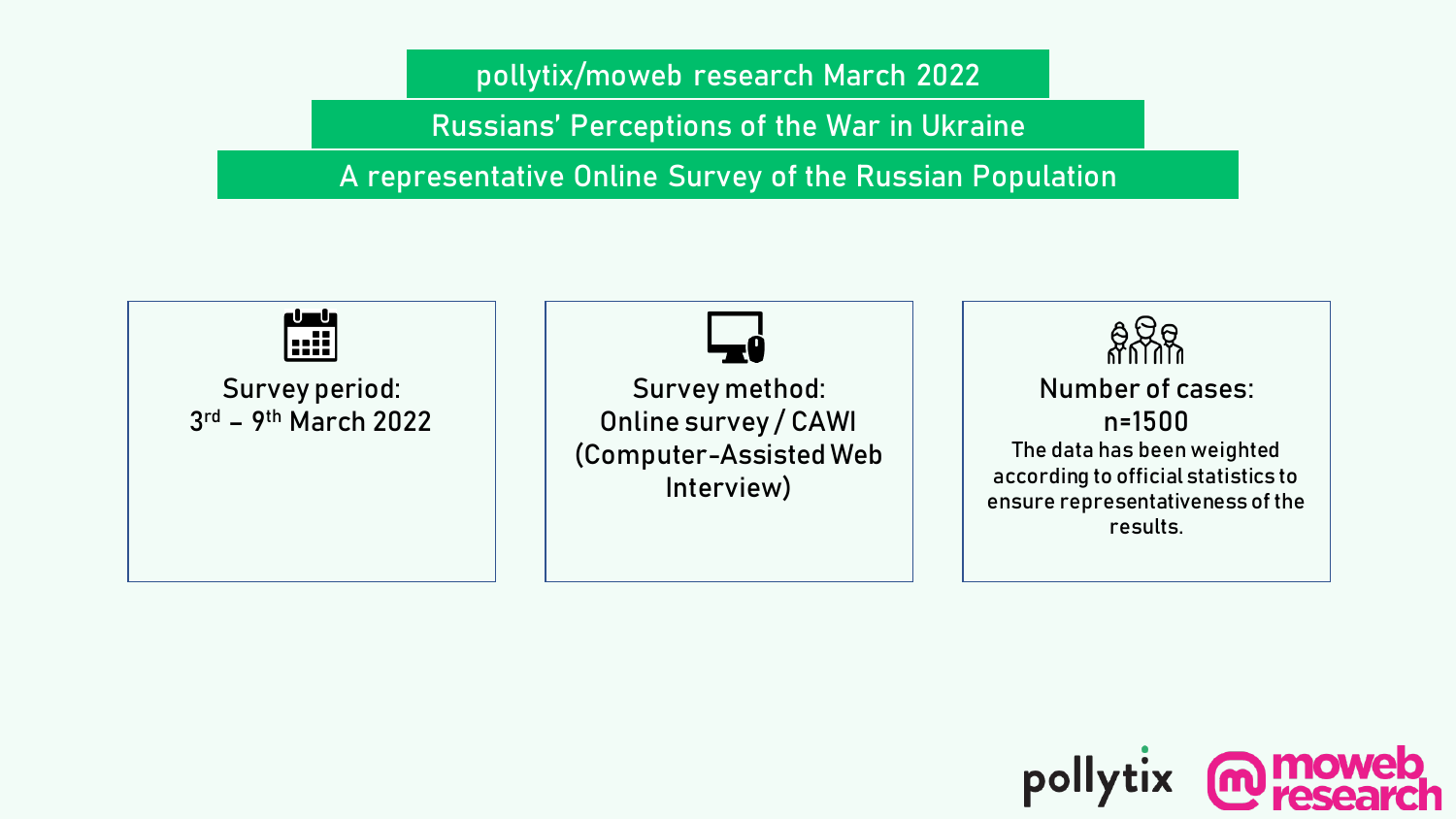| Countries |  |
|-----------|--|
| Ratings   |  |

**What do you think of the following countries overall? How do you rate your opinion about these countries?**



polly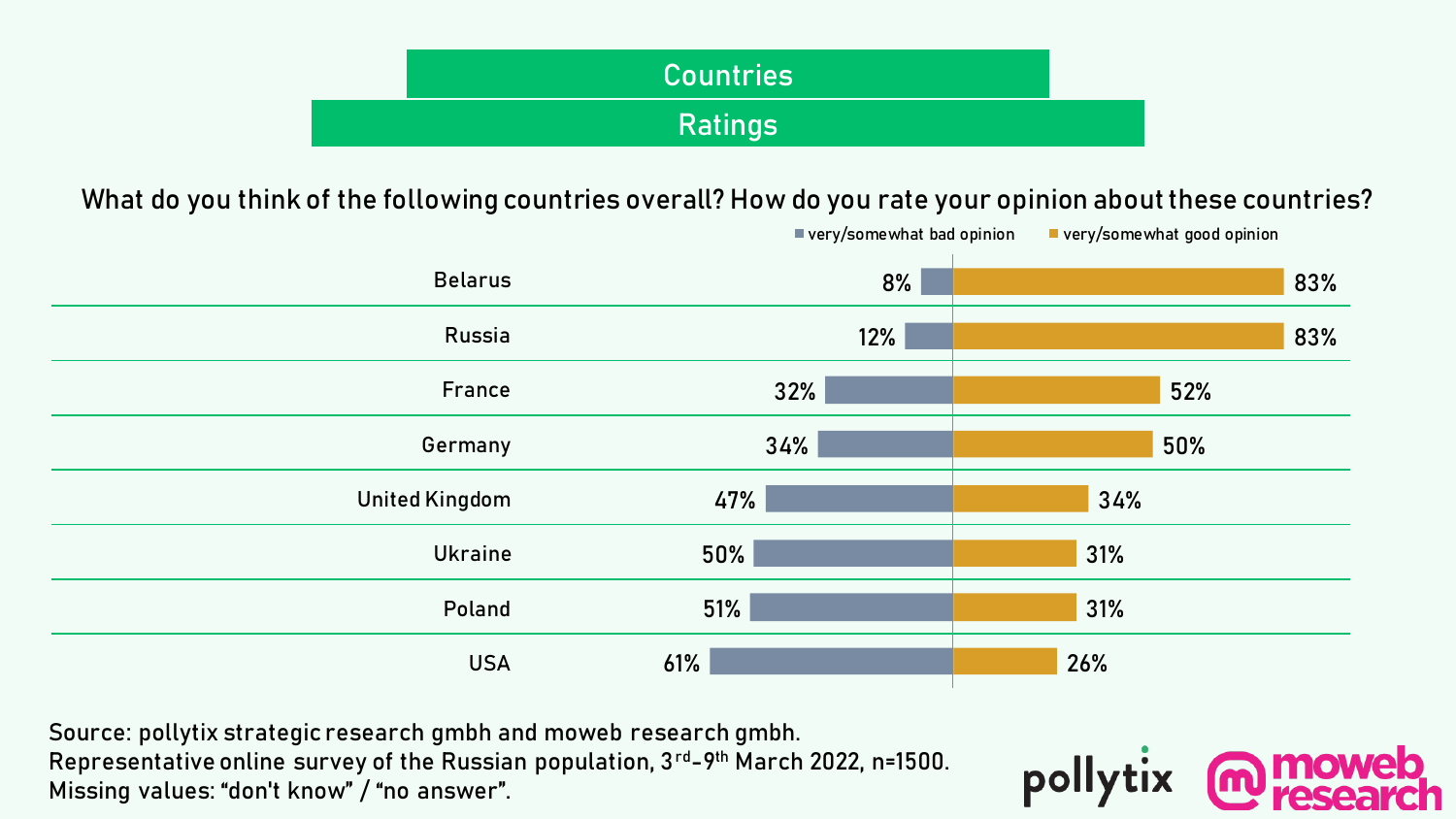

pollyt

Representative online survey of the Russian population, 3rd-9th March 2022, n=1500. Missing values: "don't know" / "no answer".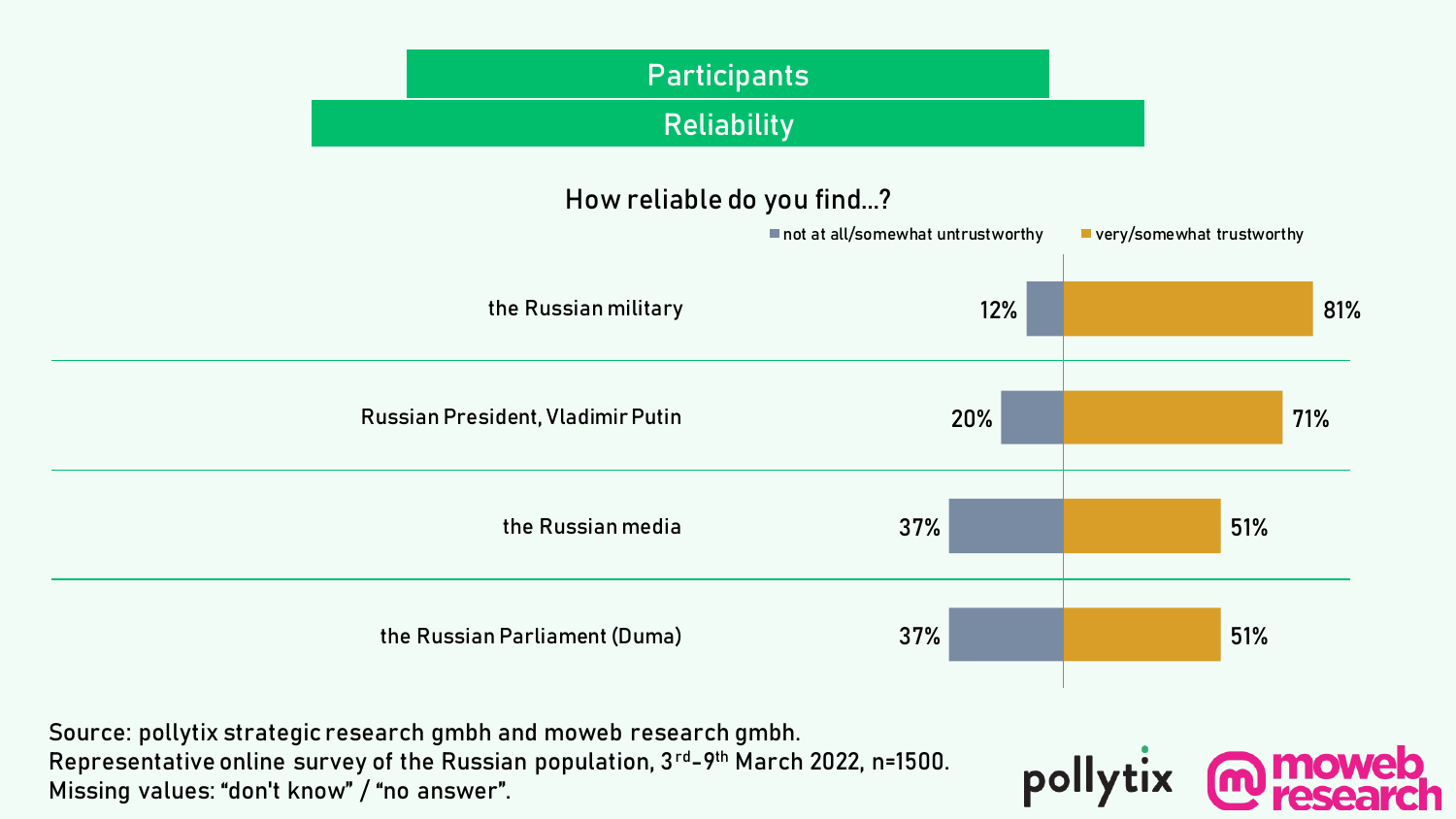# Putin's Reliability **Participants**

#### **How reliable do you find the Russian President, Vladimir Putin?**



pollyt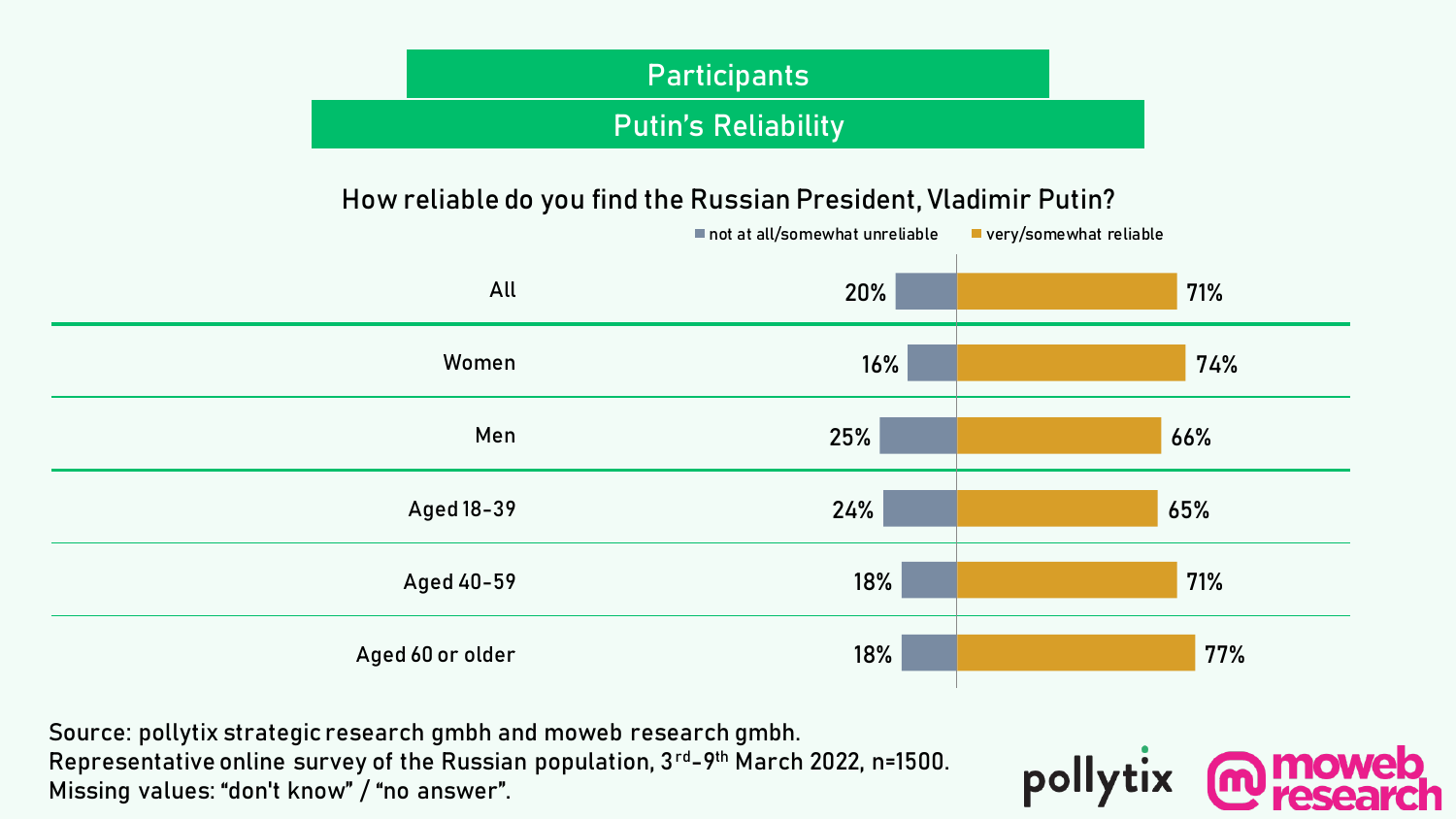

**Have you heard or read anything about the Russian military intervention in Ukraine over the last few days?**



pollyt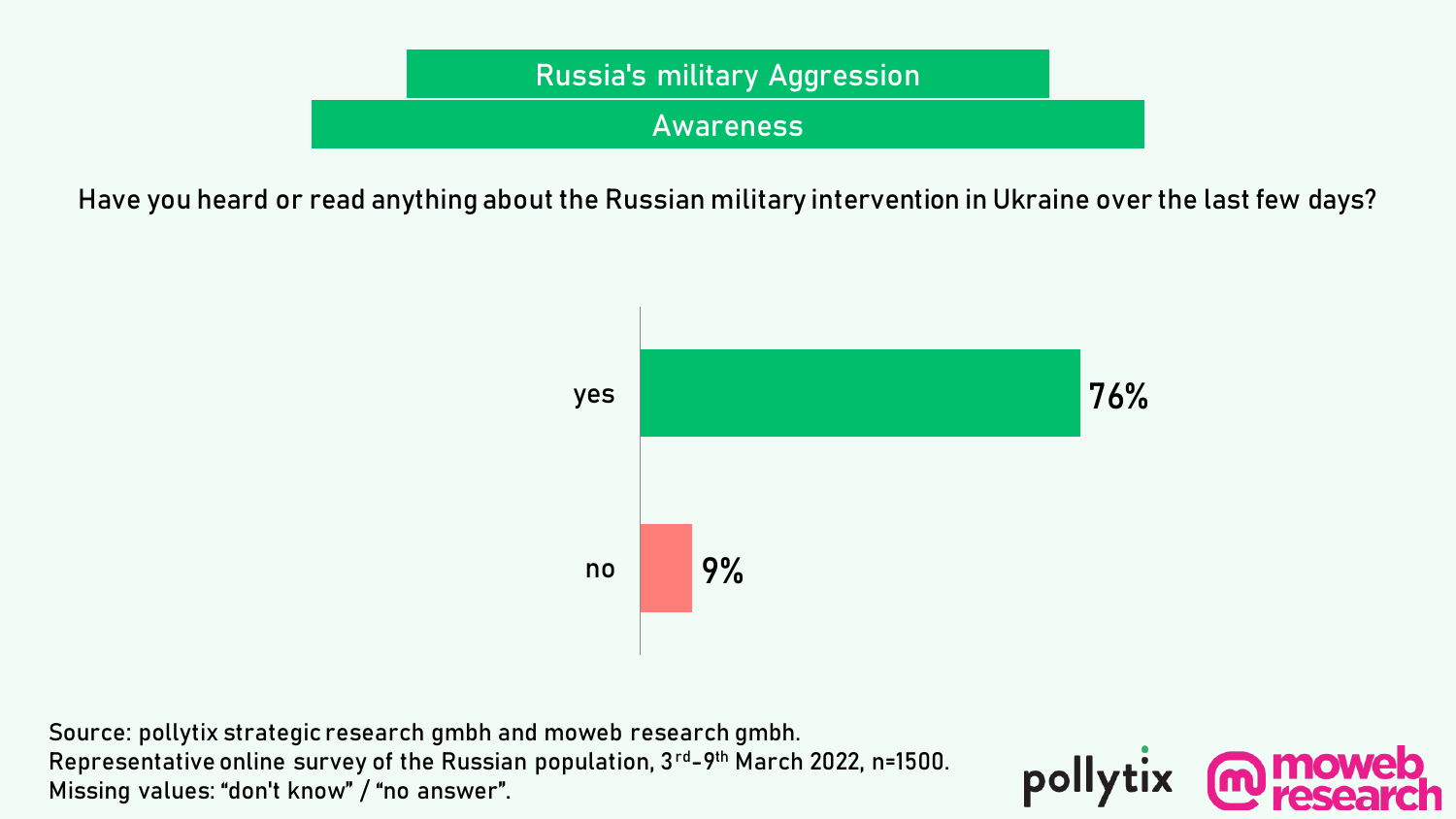

**In your opinion, who is primarily to blame for escalating the conflict in Ukraine?**



pollytix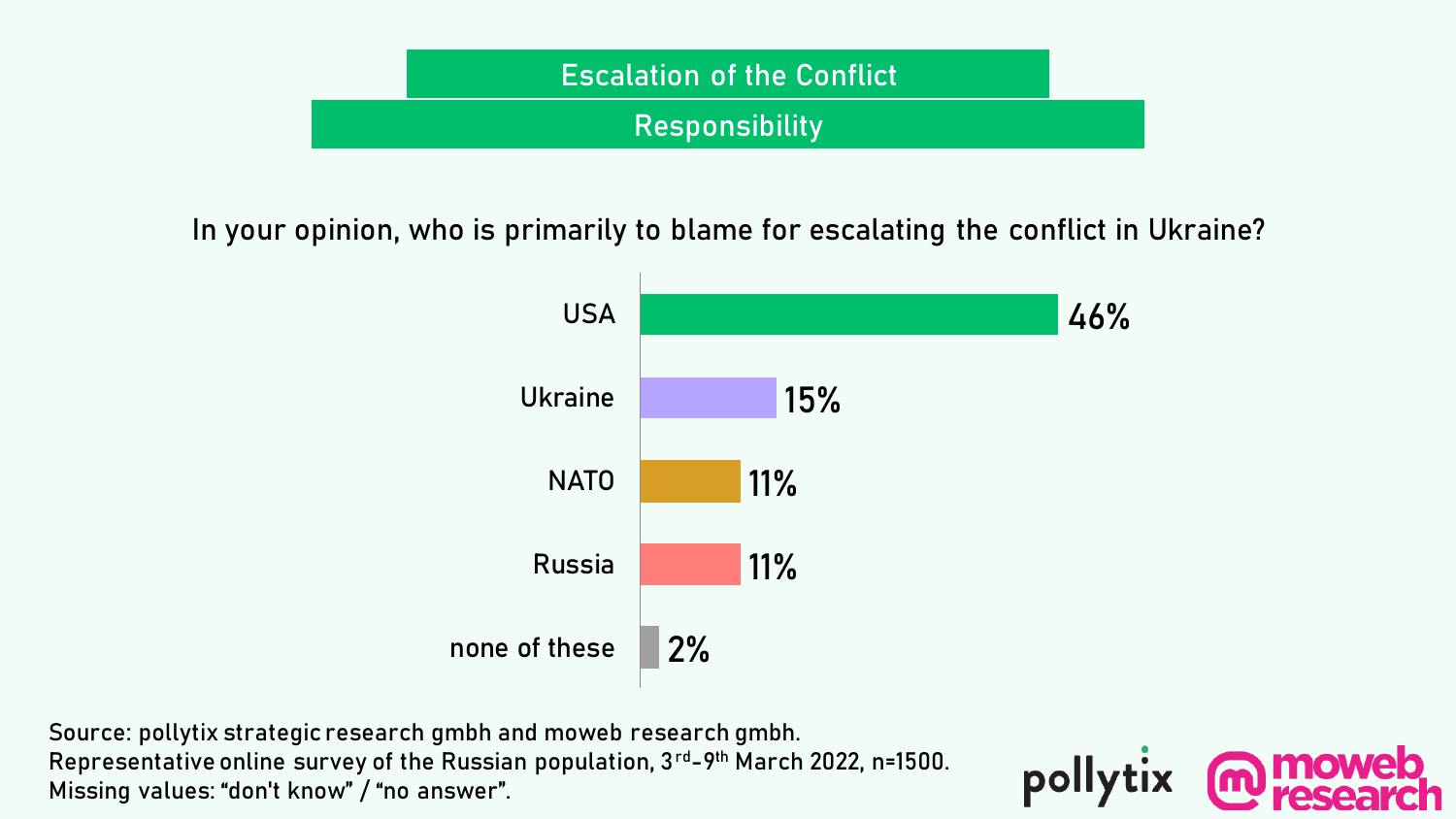# Responsibility - by Age and Sex **Escalation of the Conflict**

**In your opinion, who is primarily to blame for escalating the conflict in Ukraine?**



pollyt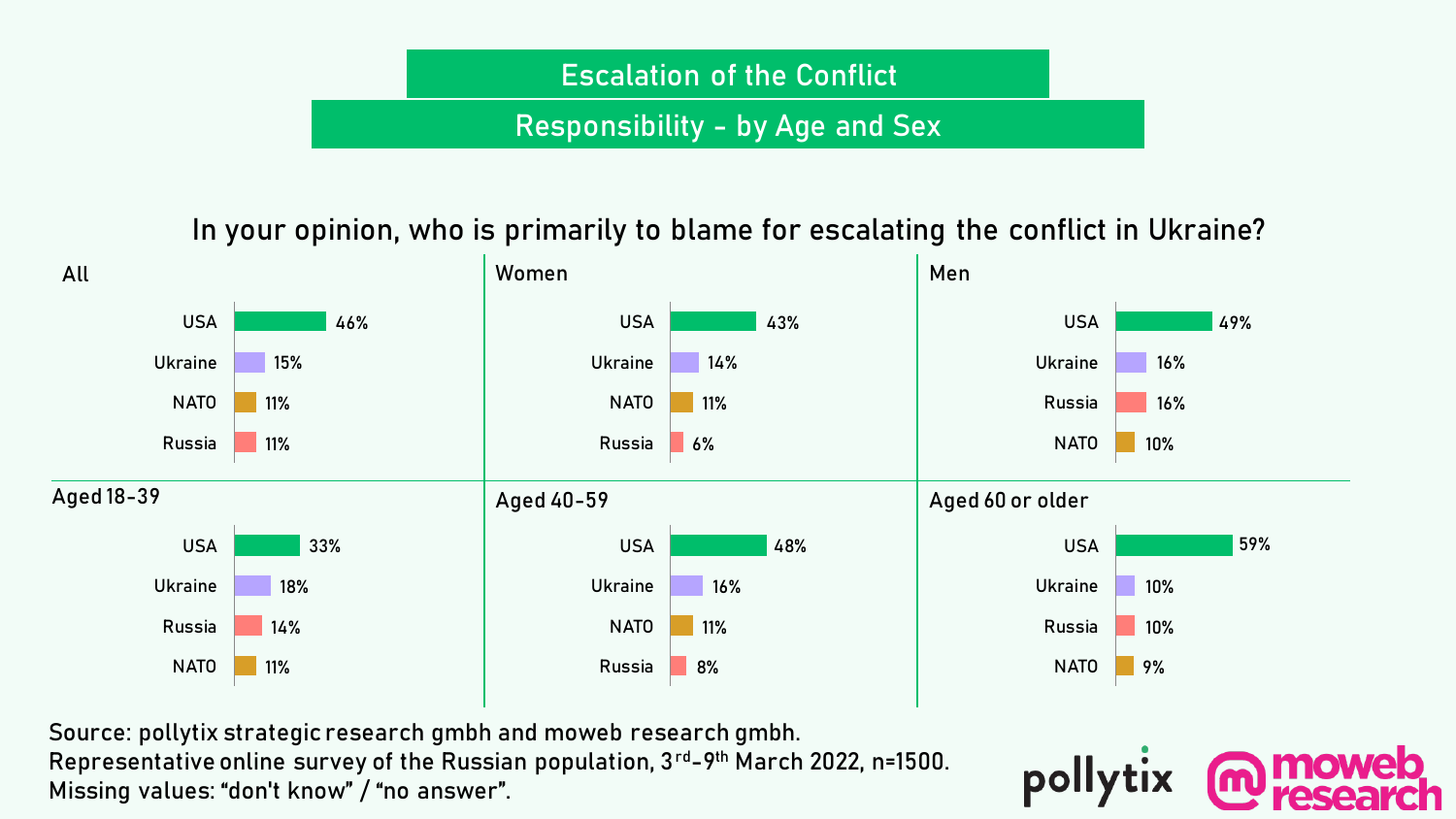

**Are you for or against the current Russian military intervention in Ukraine?**



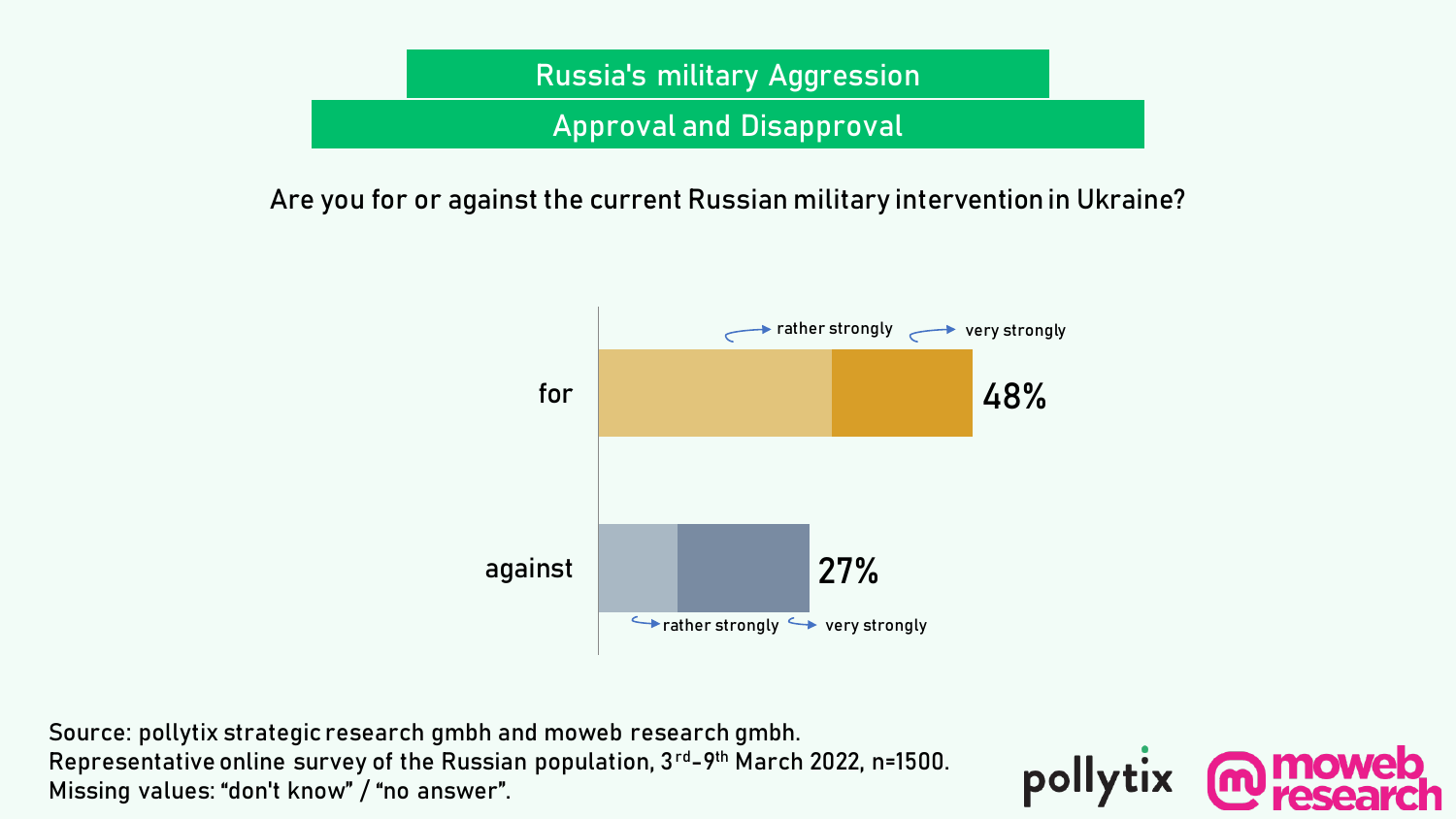# Approval and Disapproval **Russia's military Aggression**

#### **Are you for or against the current Russian military intervention in Ukraine?**



pollyt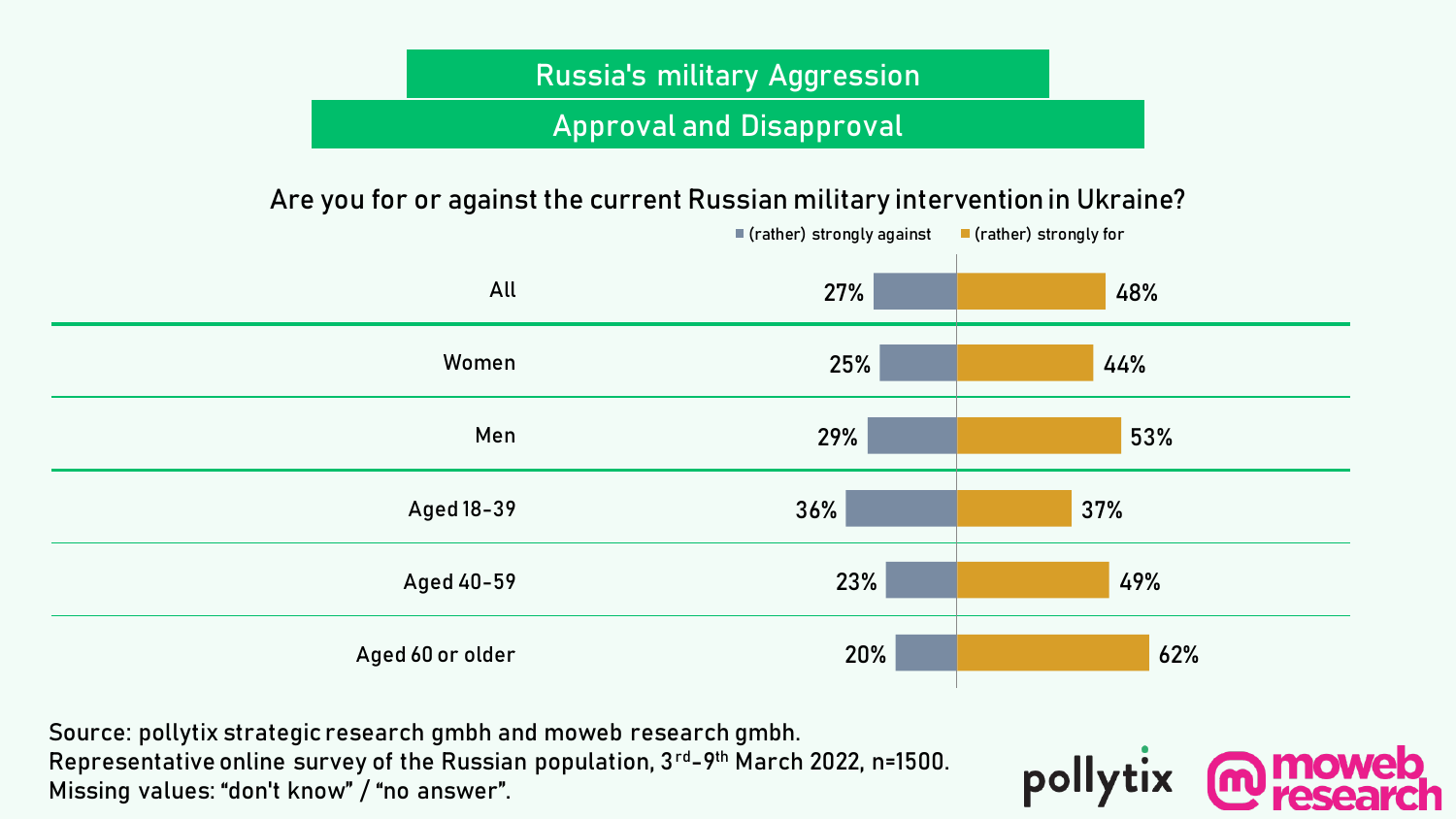

### **Do you think Western sanctions against Russia are justified?**



pollytix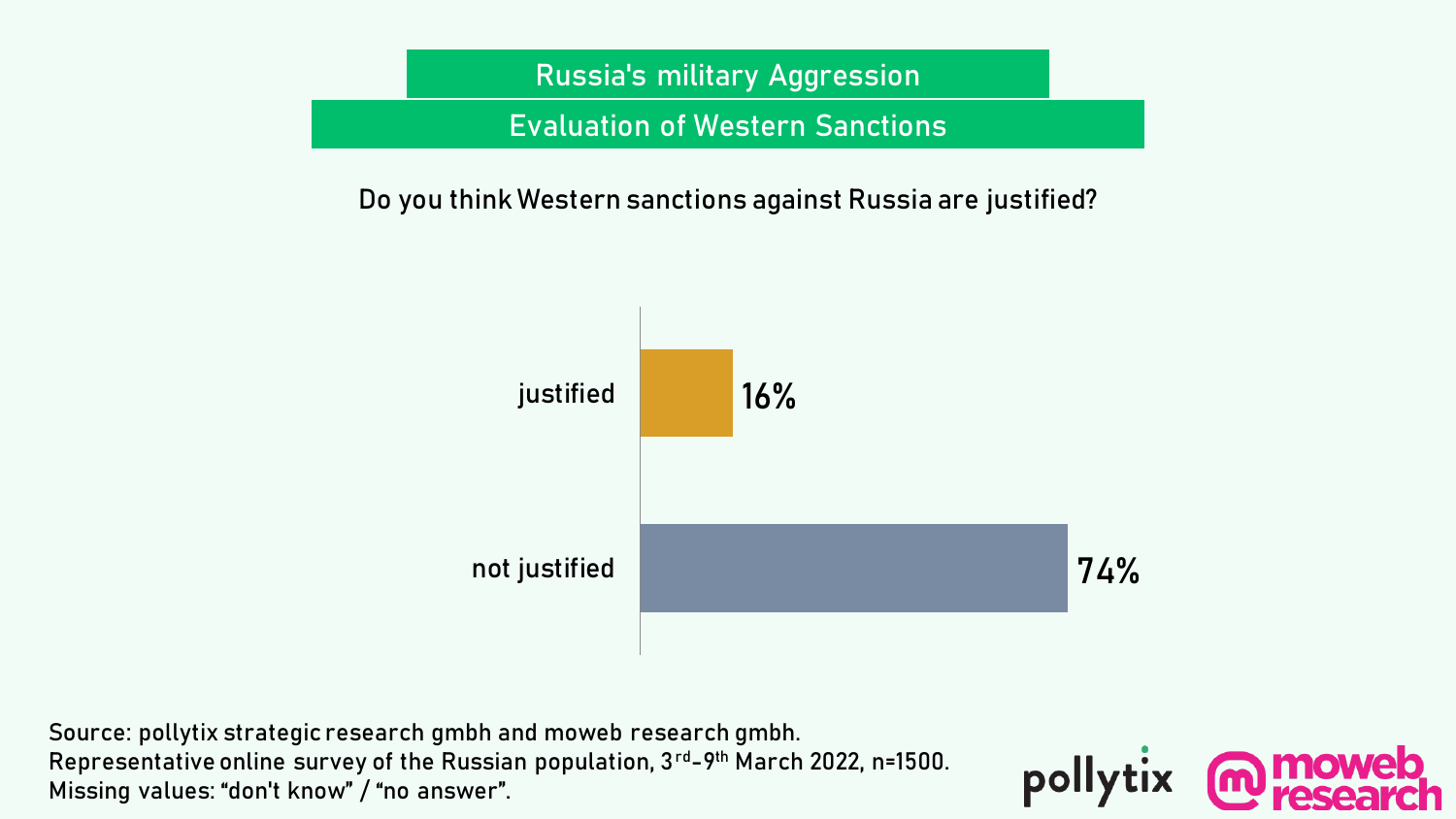

Source: pollytix strategic research gmbh and moweb research gmbh. Representative online survey of the Russian population, 3rd-9th March 2022, n=1500. Missing values: "don't know" / "no answer".

pollyt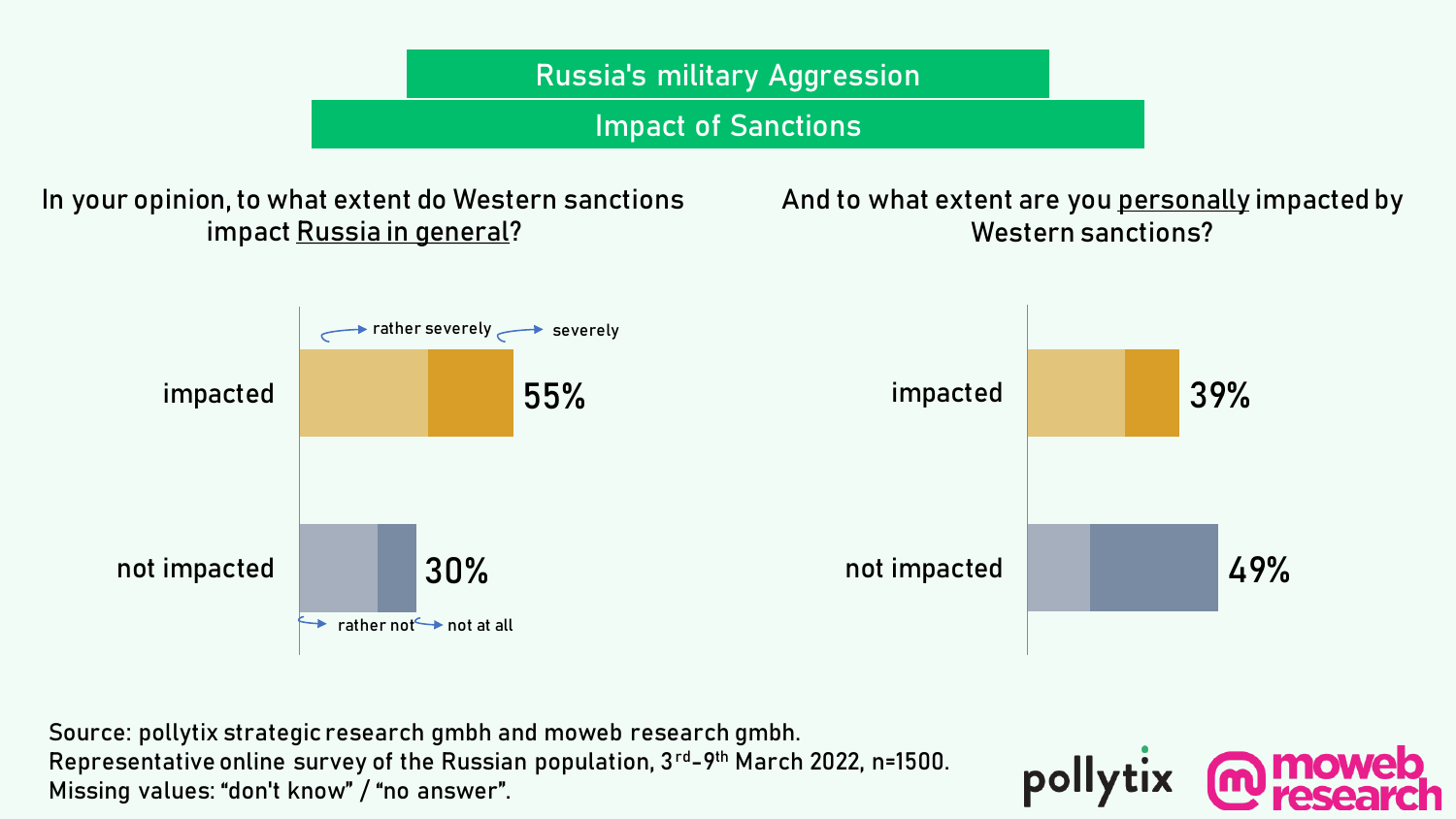## **Statements about the Conflict**

### Approval and Disapproval

#### **To what extent do you agree in each case?**

|                                                                              | ■ tend to agree/strongly disagree | $\blacksquare$ (tend to) agree |
|------------------------------------------------------------------------------|-----------------------------------|--------------------------------|
| Crimea should be recognized by the West as part of Russia.                   | 9%                                | 80%                            |
| Ukraine should be demilitarized.                                             | 12%                               | 59%                            |
| Russia is intervening in Ukraine to protect the Russian minority.            | 22%                               | 54%                            |
| Russia is intervening in Ukraine to denazify Ukraine.                        | 19%                               | 49%                            |
| Ukraine should be free to join the European Union.                           | 38%                               | 30%                            |
| Russia should end its intervention in Ukraine and withdraw<br>troops.        | 52%                               | 24%                            |
| Donetsk and Luhansk are part of Ukraine and should be<br>administered by it. | 58%                               | 21%                            |

pollytix